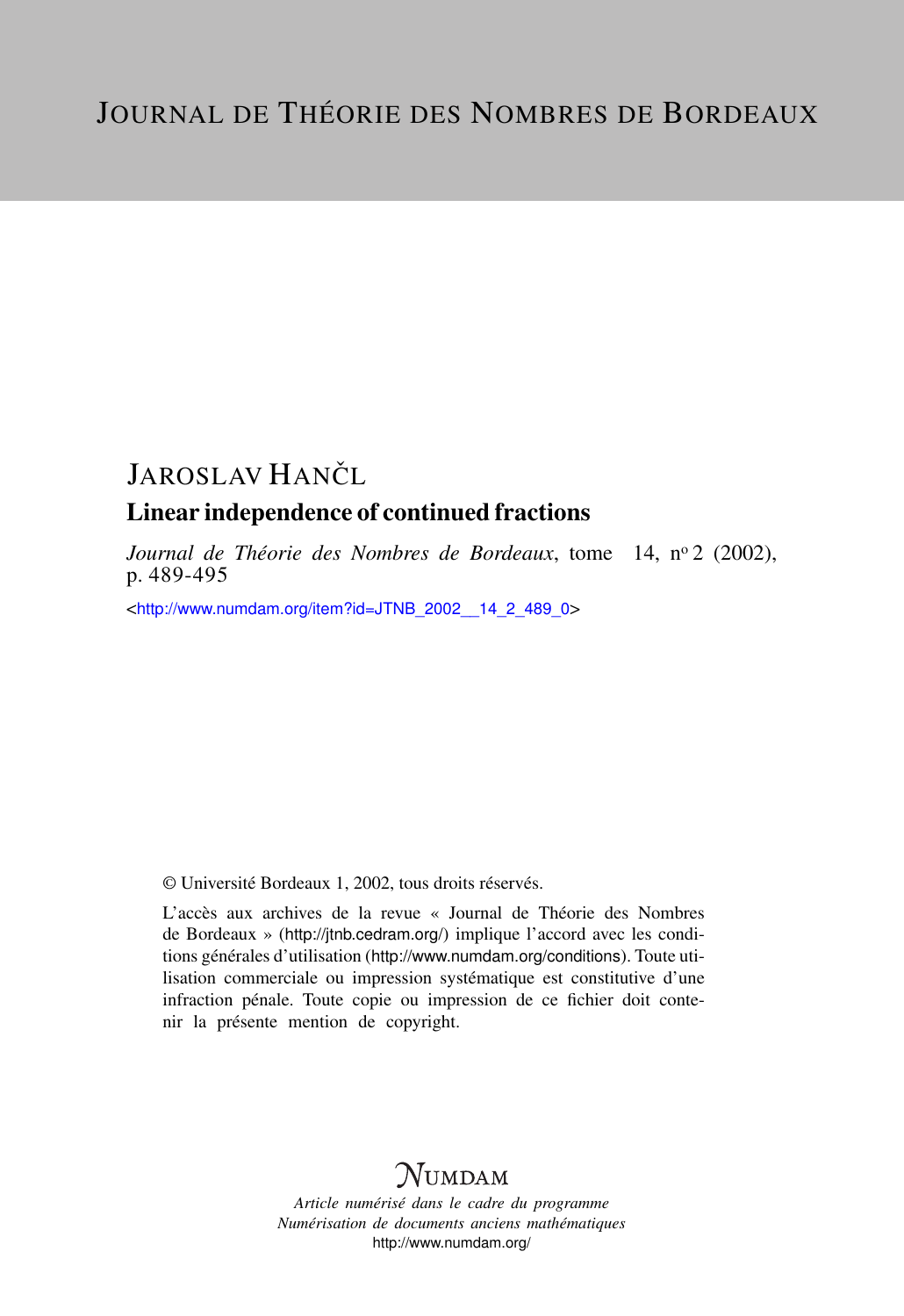### Linear independence of continued fractions

par JAROSLAV HANCL

RÉSUMÉ. Nous donnons un critère d'indépendance linéaire sur le corps des rationnels qui s'applique à une famille donnée de nombres réels dont les développements en fractions continues satisfont certaines conditions.

ABSTRACT. The main result of this paper is a criterion for linear independence of continued fractions over the rational numbers. The proof is based on their special properties.

#### 1. Introduction

Forty years ago Davenport and Roth in [2] proved that the continued fraction  $[a_1, a_2, \ldots]$ , where  $a_1, a_2, \ldots$  are positive integers satisfying

$$
\limsup_{n\to\infty}((\log\log a_n)\frac{\sqrt{\log n}}{n})=\infty,
$$

is a transcendental number. The generalization of transcendence is algebraic independence and there are several results concerning the algebraic independence of continued fractions. See, for instance, Bundschuh [1] or Hancl [5]. On the other hand it is a well known fact that if a positive real number has a finite continued fractional expansion then it is a rational number, and if not it is an irrational number. Irrationality is a special case of linear independence and this paper deals with such a theory. By the way, as to linear independence of series, one can find the criterion in [4], for instance.

#### 2. Linear independence

**Theorem 2.1.** Let  $\epsilon > 1$  be a real number, K be a natural number and  ${a_{i,n}}_{n=1}^{\infty}$   $(j = 1, 2, ..., K)$  be K sequences of positive integers such that

$$
(1) \t a_{j+1,n} > a_{j,n}(1+\frac{\epsilon}{n\log n})
$$

and

(2) 
$$
a_{1,n+1} > a_{K,n}^{K-1}(1+\frac{1}{n})
$$

Manuscrit reçu le 6 novembre 2000.

Supported by the grant 201/01/0471 of the Czech Grant Agency.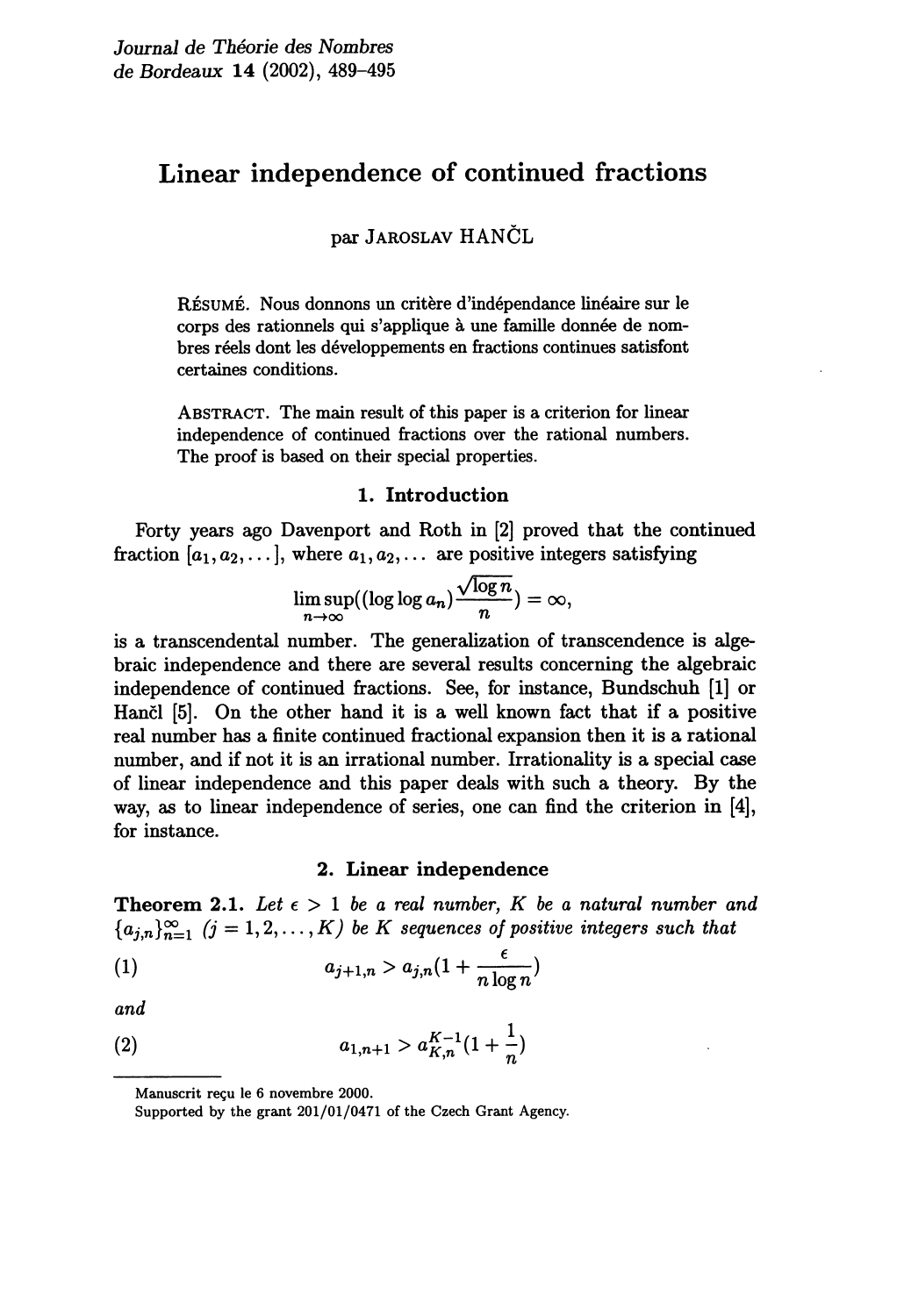hold for every sufficiently large positive integer n and  $j = 1, 2, 3, \ldots, K - 1$ . Then the continued fractions  $\alpha_j = [a_{j,1}, a_{j,2}, \ldots]$   $(j = 1, 2, \ldots, K)$  and the number 1 are linearly independent over the rational numbers.

**Lemma 2.1.** Let  $a_{j,n}$ ,  $j = 1, 2, ..., K$ ,  $n = 1, 2, ...$  and  $K > 2$  satisfy all conditions stated in Theorem 2.1. Then

$$
\prod_{n=1}^{\infty} (1 + \frac{1}{a_{j,n}}) = C_j < \infty.
$$

*Proof of Lemma 2.1.* From  $(1)$  and  $(2)$  we obtain

$$
a_{j,n} \ge a_{1,n} \left(1 + \frac{\epsilon}{n \log n}\right)^{j-1} > a_{K,n-1}^{K-1} \left(1 + \frac{1}{n-1}\right) \left(1 + \frac{\epsilon}{n \log n}\right)^{j-1} \\
> a_{j,n-1}^{K-1} \left(1 + \frac{\epsilon}{(n-1) \log(n-1)}\right)^{(K-1)(K-j)} \left(1 + \frac{1}{n-1}\right) \left(1 + \frac{\epsilon}{n \log n}\right)^{j-1} \\
> a_{j,n-1} \left(1 + \frac{1}{n-1}\right) \left(1 + \frac{\epsilon}{n \log n}\right) > \left(1 + \frac{1}{n}\right) \left(1 + \frac{\epsilon}{n \log n}\right) a_{j,n-1}
$$

for every sufficiently large positive integer n and  $j = 1, 2, \ldots, K$ . By mathematical induction we get

$$
a_{j,n} \ge Y \prod_{j=2}^n (1+\frac{1}{j})(1+\frac{\epsilon}{j \log j})
$$

for every  $n = 2, 3, \ldots$  and  $j = 1, 2, \ldots, K$ , where Y is a positive real constant which does not depend on  $n$ . It follows that

$$
\prod_{n=2}^{\infty} (1 + \frac{1}{a_{j,n}}) \le \prod_{n=2}^{\infty} (1 + \frac{1}{Y \prod_{i=2}^{n} (1 + \frac{1}{i})(1 + \frac{\epsilon}{i \log i})}) = C_j < \infty
$$

because the series

$$
\sum_{n=2}^{\infty} \frac{1}{\prod_{j=2}^{n} (1+\frac{1}{j})(1+\frac{\epsilon}{j \log j})}
$$

is convergent. (To prove this last fact one can use Bertrand's criterion for convergent series, for instance. See [3] for example.)  $\Box$ 

*Proof of Theorem 2.1.* If  $K = 1$ , then  $\alpha_1$  has an infinite continued fraction expansion. In this case  $\alpha_1$  is irrational and Theorem 2.1 holds. Now we will consider the case in which  $K \geq 2$  and n is a sufficiently large positive integer. Let us assume that there exist  $K+1$  integers  $A_1, A_2, \ldots, A_K, A_{K+1}$ (not all of which equal zero) such that

(3) 
$$
A_{K+1} = \sum_{j=1}^{K} A_j \alpha_j.
$$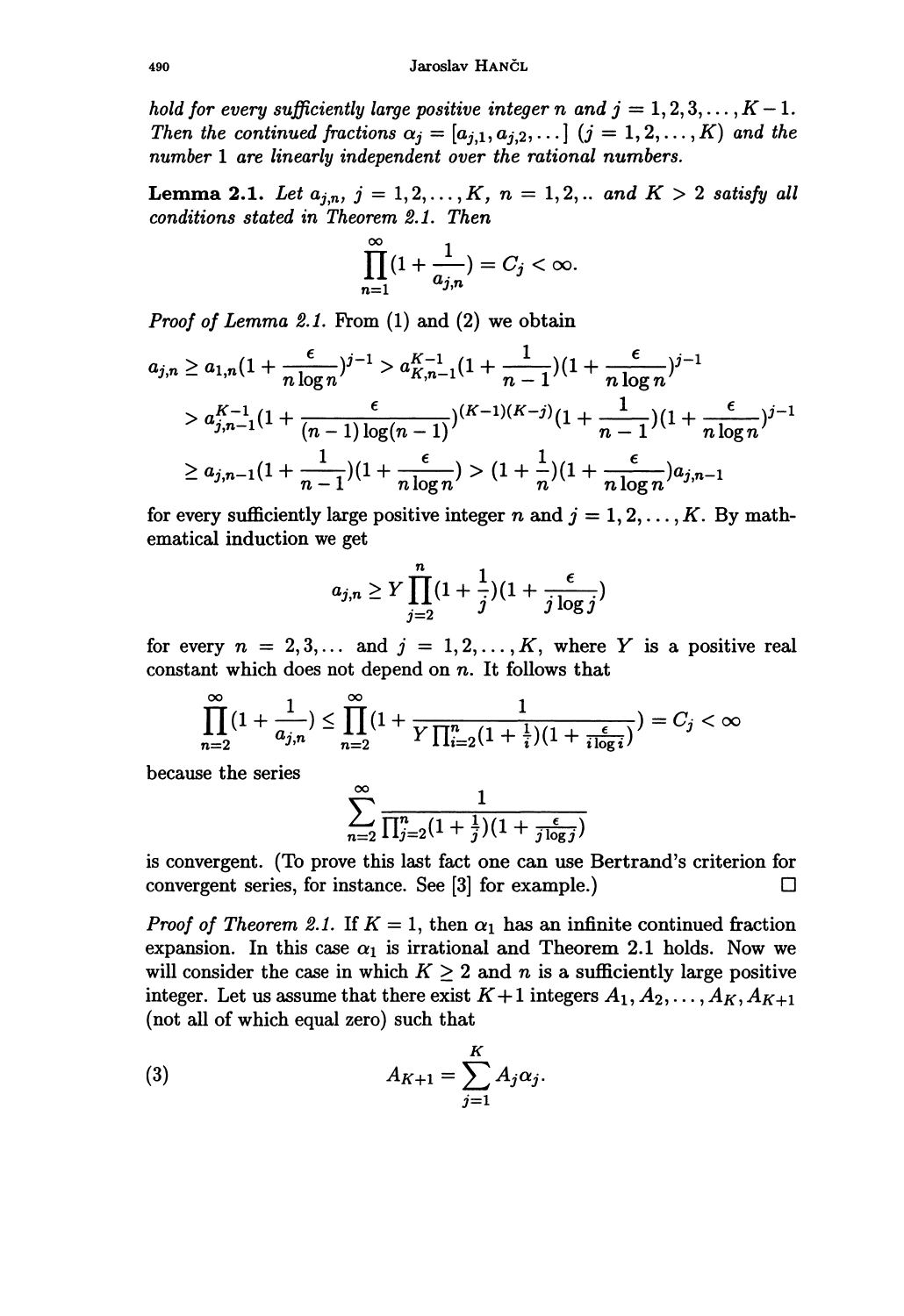We can write each continued fraction  $\alpha_j$   $(j = 1, 2, ..., K)$  in the form

$$
\alpha_j = \frac{p_{j,n}}{q_{j,n}} + R_{j,n}
$$

where  $\frac{p_{j,n}}{q_{j,n}} = [a_{j,1}, a_{j,2}, \dots, a_{j,n}]$  is the *n*-th partial fraction of  $\alpha_j$  and  $R_{j,n}$  is the remainder. For  $R_{j,n}$  we have the estimation

(5) 
$$
|R_{j,n}| = |\alpha_j - \frac{p_{j,n}}{q_{j,n}}| < \frac{1}{a_{j,n+1}q_{j,n}^2}
$$

and

(6) 
$$
|R_{j,n}| > \frac{c}{a_{j,n+1}q_{j,n}^2}
$$

where  $c > 0$  is a constant which depends only on  $\alpha_1, \alpha_2, \ldots, \alpha_K$ . (For the proof see, for instance, [6].) Substituting (4) into (3) we obtain

$$
A_{K+1} = \sum_{j=1}^{K} A_j \left( \frac{p_{j,n}}{q_{j,n}} + R_{j,n} \right).
$$

Multiplying both sides of the last equation by  $\prod_{j=1}^{K} q_{j,n}$  we obtain

$$
A_{K+1} \prod_{j=1}^{K} q_{j,n} = \prod_{j=1}^{K} q_{j,n} \sum_{j=1}^{K} A_j \left( \frac{p_{j,n}}{q_{j,n}} + R_{j,n} \right).
$$

This implies

(7) 
$$
M_{n} = (A_{K+1} - \sum_{j=1}^{K} A_{j} \frac{p_{j,n}}{q_{j,n}}) \prod_{j=1}^{K} q_{j,n} = \prod_{j=1}^{K} q_{j,n} \sum_{j=1}^{K} A_{j} R_{j,n}
$$

where  $M_n$  is an integer.

First we will prove that  $|M_n| > 0$ . Let P be the least positive integer such that  $A_P \neq 0$ . (Such a P must exist because not every  $A_j$  is equal to zero.) Then we have

$$
|M_n| = |\prod_{j=1}^K q_{j,n} \sum_{j=1}^K A_j R_{j,n}| = |\prod_{j=1}^K q_{j,n} \sum_{j=P}^K A_j R_{j,n}|
$$
  

$$
\geq \prod_{j=1}^K q_{j,n} (|A_P||R_{P,n}| - \sum_{j=P+1}^K |A_j||R_{j,n}|).
$$

This, (5) and (6) imply

$$
|M_n| \geq \prod_{j=1}^K q_{j,n}(|A_P| \frac{c}{a_{P,n+1}q_{P,n}^2} - \sum_{j=P+1}^K |A_j| \frac{1}{a_{j,n+1}q_{j,n}^2} ).
$$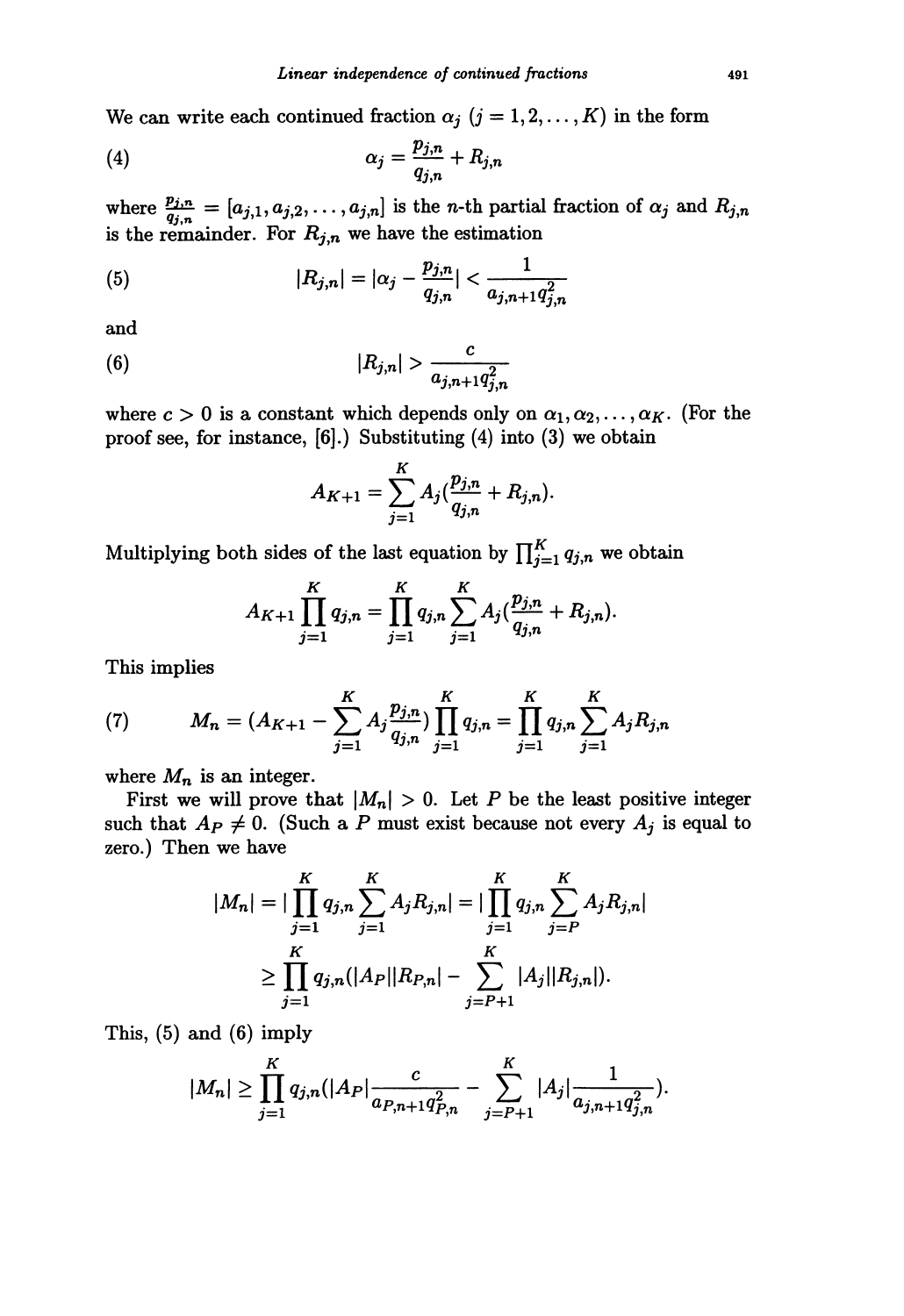From this last inequality and (1) we obtain

(8) 
$$
|M_n| \ge \prod_{j=1}^K q_{j,n}(|A_P| \frac{c}{a_{P,n+1}q_{P,n}^2} - \frac{\sum_{j=P+1}^K |A_j|}{a_{P+1,n+1}q_{P+1,n}^2}
$$

$$
\ge \frac{\prod_{j=1}^K q_{j,n}|A_P|c}{a_{P+1,n+1}q_{P+1,n}^2} \cdot \frac{a_{P+1,n+1}q_{P+1,n}^2}{a_{P,n+1}q_{P,n}^2} - \frac{\sum_{j=P+1}^K |A_j|}{|A_P|c}
$$

$$
= B\left(\frac{a_{P+1,n+1}q_{P+1,n}^2}{a_{P,n+1}q_{P,n}^2} - C\right)
$$

where  $B$  is a positive real number and  $C$  is a constant which does not depend on n. We also have

(9) 
$$
\prod_{i=1}^n a_{j,i} < q_{j,n} < \prod_{i=1}^n (a_{j,i} + 1)
$$

for every  $j = 1, 2, ..., K$ ,  $n = 1, 2, ...$  which can be proved by mathematical induction using

$$
q_{j,n+1} = a_{j,n+1}q_{j,n} + q_{j,n-1}.
$$

(This identity can be found, for instance, in [6].) (8) and (9) imply

$$
|M_n| \ge B\left(\frac{a_{P+1,n+1}}{a_{P,n+1}}\prod_{j=1}^n\left(\frac{a_{P+1,j}}{a_{P,j}+1}\right)^2 - C\right)
$$
  
= 
$$
B\left(\frac{a_{P+1,n+1}}{a_{P,n+1}}\left(\prod_{j=1}^n\left(\frac{a_{P+1,j}}{a_{P,j}}\right)\frac{1}{\prod_{j=1}^n(1+\frac{1}{a_{P,j}})}\right)^2 - C\right).
$$

This, Lemma 2.1 and (1) imply

(10) 
$$
|M_n| \ge B(E \frac{1 + \frac{\epsilon}{(n+1)\log(n+1)}}{\prod_{j=1}^{\infty} (1 + \frac{1}{a_{P,j}}))^2} \prod_{j=1}^n (1 + \frac{\epsilon}{j \log j})^2 - C)
$$

$$
> B(D \prod_{j=1}^n (1 + \frac{\epsilon}{j \log j}) - C)
$$

where  $D > 0$  is a constant which does not depend on n. From (10) and the fact that  $\prod_{i=1}^{\infty} (1 + \frac{\epsilon}{n \log n}) = \infty$  we obtain

$$
(11) \t\t |M_n| > 0
$$

for every sufficiently large positive integer  $n$ .

Now we will prove that  $|M_n| < 1$  for n sufficiently large. From (7) we obtain

$$
|M_n| = \prod_{j=1}^K q_{j,n} \big| \sum_{j=1}^K A_j R_{j,n} \big| \le \prod_{j=1}^K q_{j,n} \sum_{j=1}^K |A_j| |R_{j,n}|.
$$

492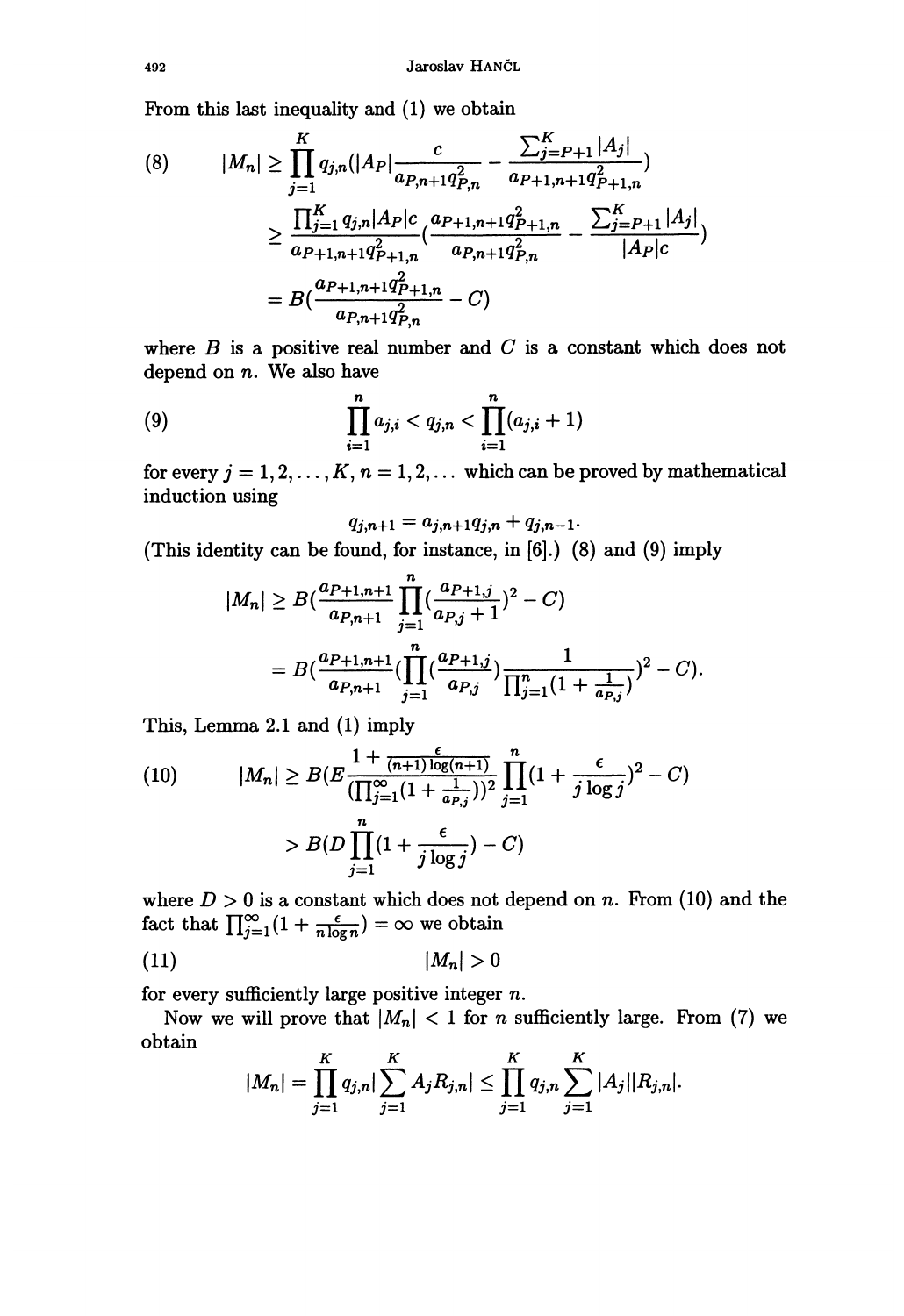This and (5) imply

$$
|M_n| \leq \prod_{j=1}^K q_{j,n} \sum_{j=1}^K |A_j| \frac{1}{a_{j,n+1}q_{j,n}^2}.
$$

From this and (1) we obtain

(12) 
$$
|M_n| \le \prod_{j=1}^K q_{j,n} \sum_{j=1}^K |A_j| \frac{1}{a_{1,n+1}q_{1,n}^2}
$$

$$
= \frac{\prod_{j=2}^K q_{j,n}}{a_{1,n+1}q_{1,n}} \sum_{j=1}^K |A_j| = F \frac{\prod_{j=2}^K q_{j,n}}{a_{1,n+1}q_{1,n}}
$$

where  $F = \sum_{j=1}^{K} |A_j|$  is a positive real constant which does not depend on n. (9) and (12) imply

$$
|M_n| \le F \frac{\prod_{j=2}^K q_{j,n}}{a_{1,n+1}q_{1,n}} \le F \frac{\prod_{j=2}^K \prod_{i=1}^n (a_{j,i}+1)}{\prod_{i=1}^{n+1} a_{1,i}}.
$$

From this and Lemma 2.1 we obtain

(13)  
\n
$$
|M_{n}| \leq F \frac{\prod_{j=2}^{K} \prod_{i=1}^{n} (a_{j,i} + 1)}{\prod_{i=1}^{n+1} a_{1,i}}
$$
\n
$$
= F \frac{\prod_{j=2}^{K} \prod_{i=1}^{n} a_{j,i}}{\prod_{i=1}^{n+1} a_{1,i}} \prod_{j=2}^{K} \prod_{i=1}^{n} (1 + \frac{1}{a_{j,i}})
$$
\n
$$
\leq F \frac{\prod_{j=2}^{K} \prod_{i=1}^{n} a_{j,i}}{\prod_{i=1}^{n+1} a_{1,i}} \prod_{j=2}^{K} \prod_{i=1}^{\infty} (1 + \frac{1}{a_{j,i}})
$$
\n
$$
= F \frac{\prod_{j=2}^{K} C_{j} a_{j,1}}{a_{1,1} a_{1,2}} \frac{\prod_{j=2}^{K} \prod_{i=2}^{n} a_{j,i}}{\prod_{i=3}^{n+1} a_{1,i}}
$$
\n
$$
= H \frac{\prod_{j=2}^{K} \prod_{i=2}^{n} a_{j,i}}{\prod_{i=3}^{n+1} a_{1,i}}
$$

where  $H > 0$  is a constant which does not depend on n. (1), (2) and (13) imply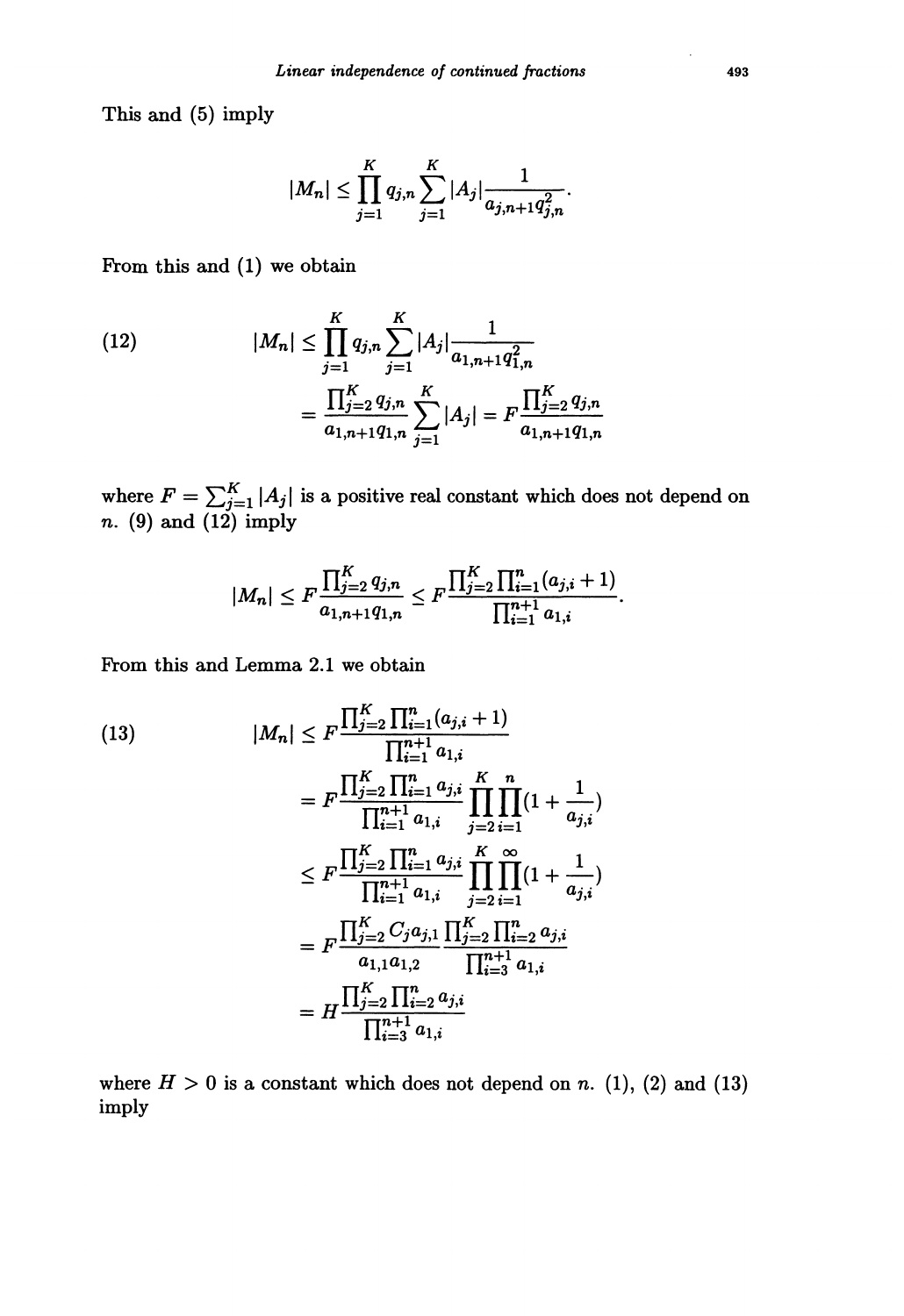$$
|M_n| < H \frac{\prod_{j=2}^K \prod_{i=2}^n a_{j,i}}{\prod_{i=3}^{n+1} a_{1,i}} \leq G \frac{\prod_{j=2}^K \prod_{i=2}^n a_{K,i}}{\prod_{i=3}^{n+1} a_{1,i}}
$$
\n
$$
= G \frac{\prod_{i=2}^{n+1} a_{K,i}}{\prod_{i=3}^{n+1} a_{1,i}} = G \prod_{i=2}^n \frac{a_{K,i}^{K-1}}{a_{1,i+1}} \leq L \prod_{i=2}^n \frac{1}{1 + \frac{1}{i}}
$$
\n
$$
= \frac{L}{\prod_{i=2}^n (1 + \frac{1}{i})}
$$

where  $L$  is a positive real constant which does not depend on  $n$ . It follows that  $|M_n| < 1$  for every sufficiently large positive integer n. This and (11) imply that  $0 < |M_n| < 1$  for every sufficiently large n, where  $M_n$  is an integer. This is impossible therefore the numbers  $\alpha_1, \alpha_2, \ldots, \alpha_K$  and 1 are linearly independent over the rational numbers.  $\Box$ 

### 3. Conclusion

Example 1. The continued fractions

 $[2^K, 2^{K^2}, 2^{K^3}, \ldots], [2.2^K, 2.2^{K^2}, 2.2^{K^3}, \ldots], \ldots, [K.2^K, K.2^{K^2}, K.2^{K^3}, \ldots]$ and the number 1 are linearly independent over the rational numbers. Example 2. The continued fractions

$$
[3^{K+1}, 3^{K^2+1}, 3^{K^3+1}, \ldots], [3^{K+2}, 3^{K^2+2}, 3^{K^3+2}, \ldots], \ldots,
$$
  
 $[3^{2K}, 3^{K^2+K}, 3^{K^3+K}, \ldots]$ 

and the number 1 are linearly independent over the rational numbers. Example 3. The continued fractions

 $[2^2, 2^{2^2}, 2^{2^3}, 2^{2^4}, \ldots], [3^2, 3^{2^2}, 3^{2^3}, 3^{2^4}, \ldots]$ 

and the number 1 are linearly independent over the rational numbers.

Open Problem. It is not known if the continued fractions

$$
[2^2, 2^{2^2}, 2^{2^3}, \ldots], [3^2, 3^{2^2}, 3^{2^3}, \ldots], [4^2, 4^{2^2}, 4^{2^3}, \ldots]
$$

and the number 1 are linearly independent or not over the rational numbers.

**Example 4.** Let  ${G_n}_{n=1}^{\infty}$  be the linear recurrence sequence of the kth order such that  $G_1, G_2, \ldots, G_k, b_0, \ldots, b_k$  belong to positive integers,  $G_1 < G_2 < \cdots < G_k$  and for every positive integer n,  $G_{n+k} = G_n b_0 +$  $G_{n+1}b_1 + \cdots + G_{n+k-1}b_{k-1}$ . If the roots  $\alpha_1, \ldots, \alpha_s$  of the equation  $x^k =$  $b_0+b_1x+\cdots+b_{k-1}x^{k-1}$  satisfy  $|\alpha_1|\geq |\alpha_2|\geq \cdots \geq |\alpha_s|, |\alpha_1|>1$  and  $\alpha_1/\alpha_1$ is not a root of unity for every  $j = 2, 3, \ldots, s$ , then the continued fractions

$$
[G_jG_{k^1},G_jG_{k^2},G_jG_{k^3},\dots]
$$